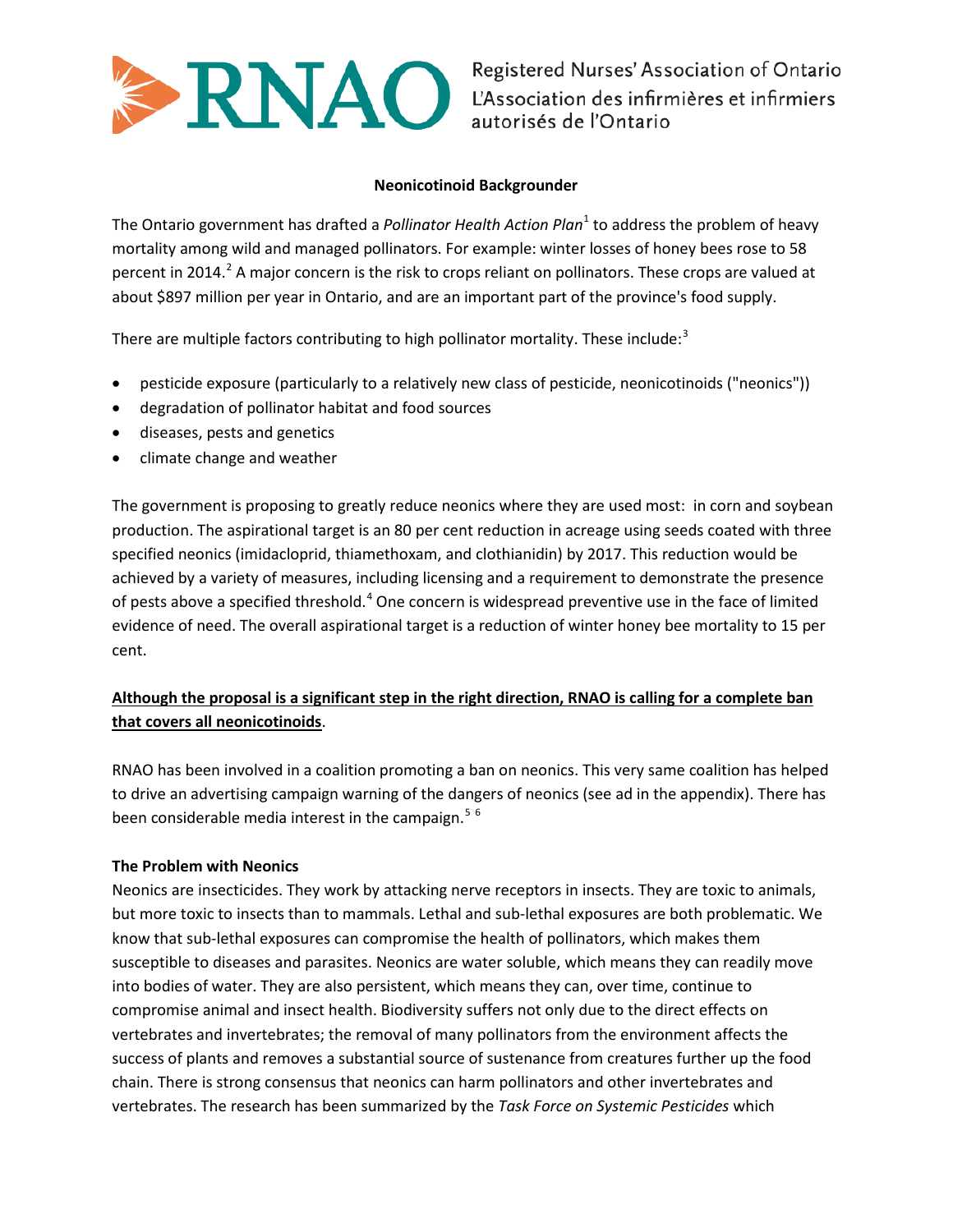

Registered Nurses' Association of Ontario

examined more than 800 peer-reviewed scientific papers on the topic over the past 20 years and published its conclusions in 2014 (see appendix).<sup>[7](#page-7-6)</sup> The Environmental Commissioner of Ontario has provided a brief summary of science on neonicotinoids (see appendix).<sup>[8](#page-7-7)</sup> Both conclude that neonics harm pollinators and that action is necessary. In the face of the evidence and the concern that use of neonics adds to the toxic load we all carry, a precautionary approach is warranted. The onus to prove safety and effectiveness ought to rest with the proponent of a given toxic. The evidence on adverse effects was sufficiently compelling that the European Commission voted to restrict the use of the three neonics listed above for two years.<sup>[9](#page-7-8) [10](#page-7-9) [11](#page-7-10)</sup> This happened after the European Food Safety Authority identified that neonics represented significant risks to bees. $^{12}$  $^{12}$  $^{12}$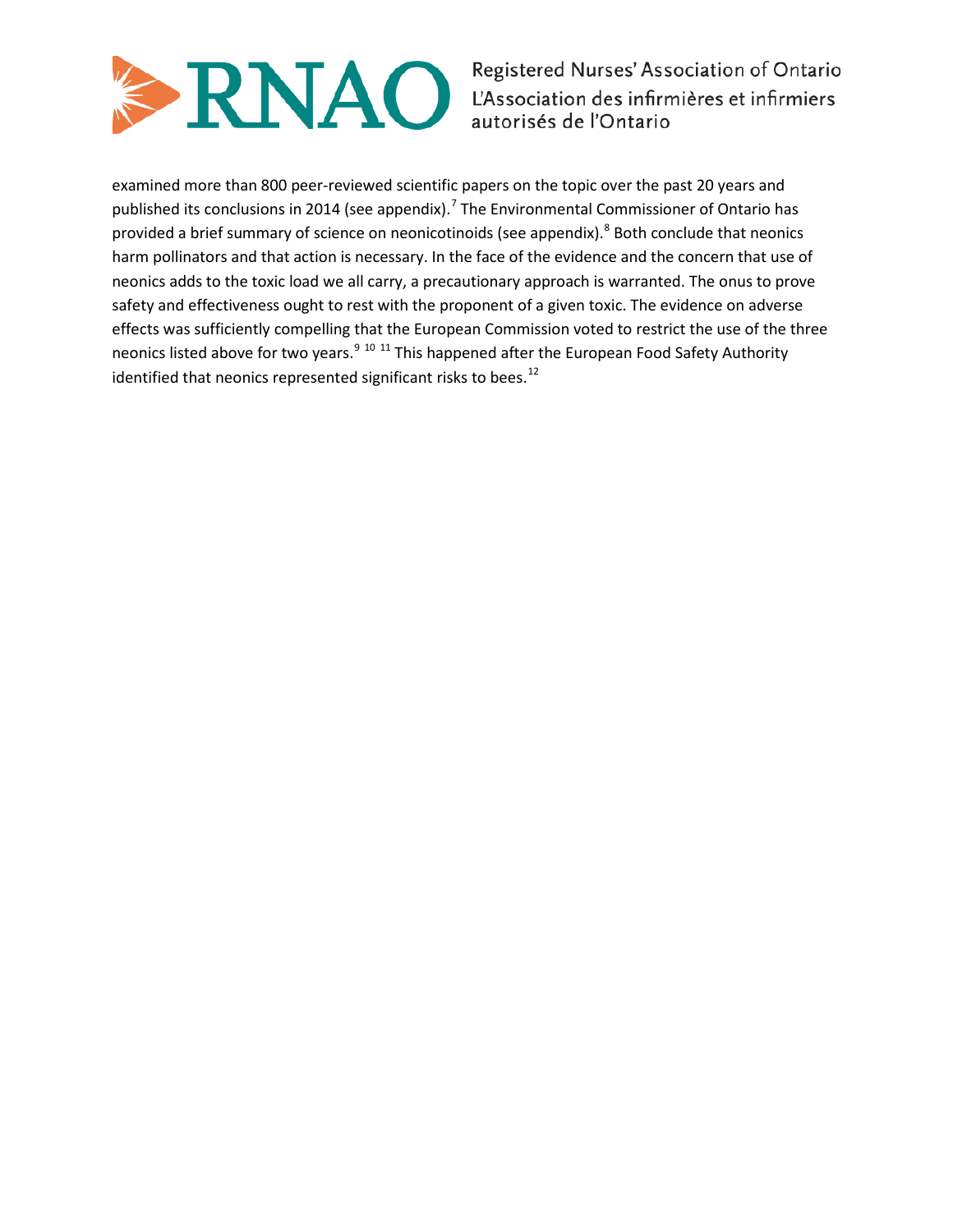

**Appendix**

**Coalition Advertising Campaign**



**Environmental Commissioner of Ontario (ECO):** *A look at the science on neonicotinoids*[13](#page-7-12)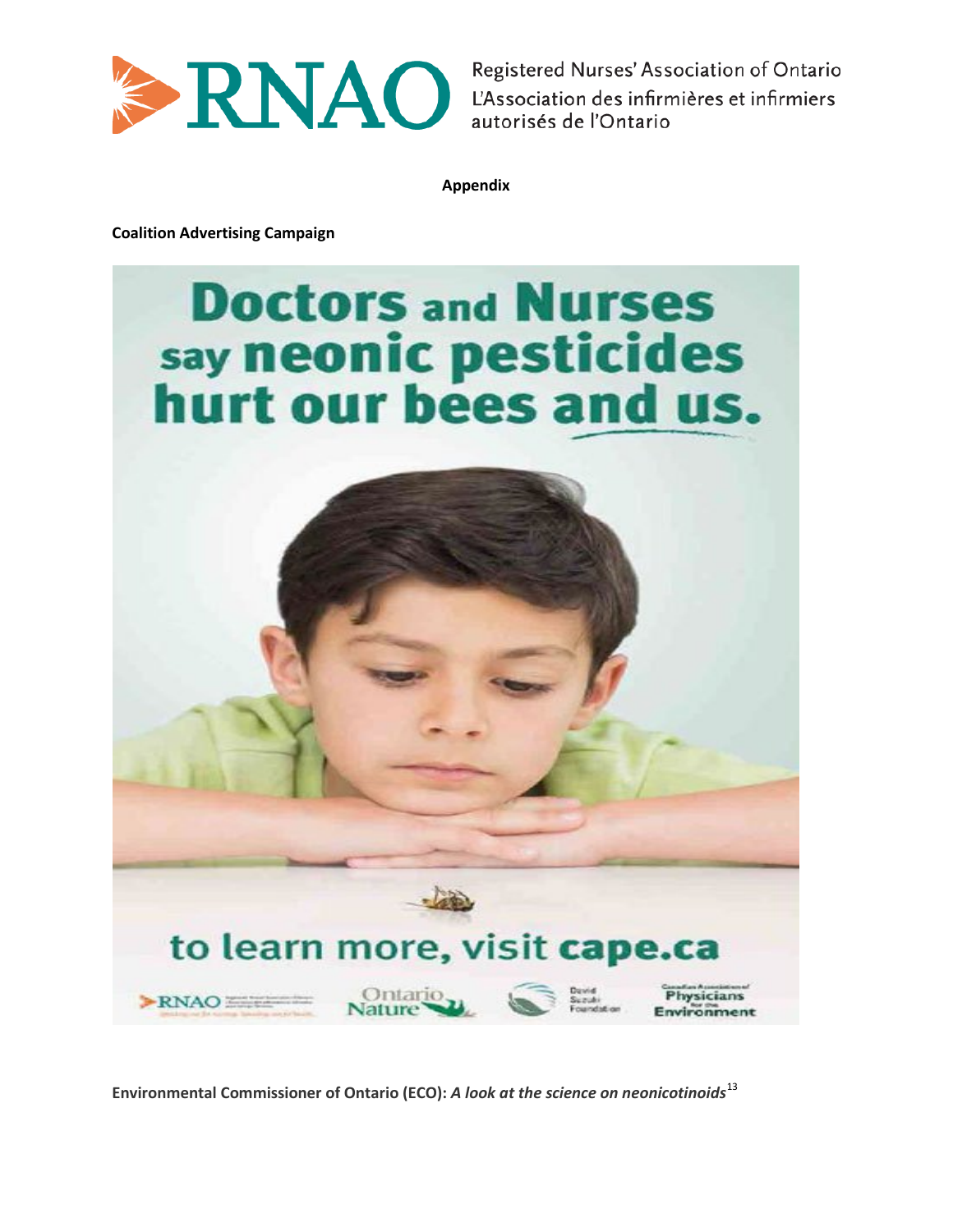

In the ECO'[s latest Annual Report,](http://www.eco.on.ca/index.php/en_US/pubs/annual-reports-and-supplements/2014-managing-new-challenges) we examined [the environmental effects of neonicotinoids](http://ecoissues.ca/index.php/Bees_and_Neonicotinoids) – a class of pesticides used throughout Ontario. New research on neonicotinoids is being published at an astounding rate, demonstrating an overwhelming level of concern within the scientific community. While much of this research initially focused on the effects of neonicotinoids on pollinators, serious issues are being raised surrounding the broader ecological implications of neonicotinoid use.

The use of neonicotinoids has increased significantly since their introduction in the 1990s. They are now the most widely used insecticides in the world. Neonicotinoids act systemically, meaning that they diffuse throughout the tissues and sap of treated plants, and are found in pollen, nectar and guttation droplets (i.e., small drops of liquid exuded by some plants). They are most commonly used as seed treatments, but they can be applied in other ways, such as foliar sprays and soil additions. Pollinators are primarily exposed to neonicotinoids through nectar and pollen and, notably, through contaminated dust generated during the planting of treated seeds.

Exposure to neonicotinoids has been linked to both lethal and sublethal effects on pollinators. There is now clear evidence tha[t acute exposure to neonicotinoid-contaminated dust](http://pubs.acs.org/doi/abs/10.1021/es2035152) is linked to mass bee deaths observed during the planting of seed treated crops. In fact, Canada's Pest Management Regulatory Agency (PMRA)'s investigation into the 2012 and 2013 bee kills in Canada concluded that neonicotinoids were a contributing factor in many cases. Accordingly, in 2013, the PMRA declared that ["current agricultural practices related to the use of neonicotinoid treated corn and soybean seed are not](http://www.hc-sc.gc.ca/cps-spc/alt_formats/pdf/pubs/pest/_fact-fiche/bee_mortality-mortalite_abeille-eng.pdf)  [sustainable.](http://www.hc-sc.gc.ca/cps-spc/alt_formats/pdf/pubs/pest/_fact-fiche/bee_mortality-mortalite_abeille-eng.pdf)" (.pdf)

Furthermore, a number of studies have concluded that neonicotinoids can also cause adverse sublethal effects on bees, such as:

- **impaire[d memory](http://www.sciencedirect.com/science/article/pii/S0048357503001469) and [learning;](http://www.plosone.org/article/info%3Adoi%2F10.1371%2Fjournal.pone.0049472)**
- **interference with [foraging;](http://www.sciencemag.org/content/336/6079/348)**
- **Fig. 2** reduced [reproduction](http://link.springer.com/article/10.1007%2Fs10646-012-0927-y) and [queen production;](http://www.sciencemag.org/content/336/6079/351) and
- **·** impaire[d immune function](http://www.pnas.org/content/110/46/18466) and increased [susceptibility to pathogens.](http://www.ncbi.nlm.nih.gov/pmc/articles/PMC2847190/)

Even with lower concentrations, cumulative and/or synergistic effects may cause [impaired colony](http://www.nature.com/nature/journal/v491/n7422/full/nature11585.html)  [function](http://www.nature.com/nature/journal/v491/n7422/full/nature11585.html) or even failure. For example, one recent study concluded that chronic sublethal stress can be a cause of honey bee colony failure, noting that if many bees in a colony become impaired, it may lead to a [cumulative effect on normal colony function.](http://onlinelibrary.wiley.com/doi/10.1111/ele.12188/abstract)

In recent years, substantial [declines in honey bee populations](http://www.sciencedirect.com/science/article/pii/S0169534710000364) have been observed, notably in North America and Europe. This decline includes colony losses in Ontario: [over the last eight years, the average](http://www.capabees.com/2014/07/24/capa-statement-on-honey-bees/)  [overwintering loss of bee colonies in Ontario has been approximately 34 per cent](http://www.capabees.com/2014/07/24/capa-statement-on-honey-bees/) – more than double the 15 per cent winter loss rate that is considered to be acceptable by apiculturists. In fact, last winter, Ontario lost 58 per cent of its honey bee colonies. In addition to these overwintering losses, a number of other large-scale bee deaths have been reported in Canada. In the spring and summer of 2012 and 2013, the PMRA received [numerous reports of honey bee mortalities](http://www.hc-sc.gc.ca/cps-spc/alt_formats/pdf/pubs/pest/_fact-fiche/bee_mortality-mortalite_abeille-eng.pdf) (.pdf) from beekeepers in Ontario, Quebec and Manitoba. The resulting Health Canada report concluded that the planting of corn seeds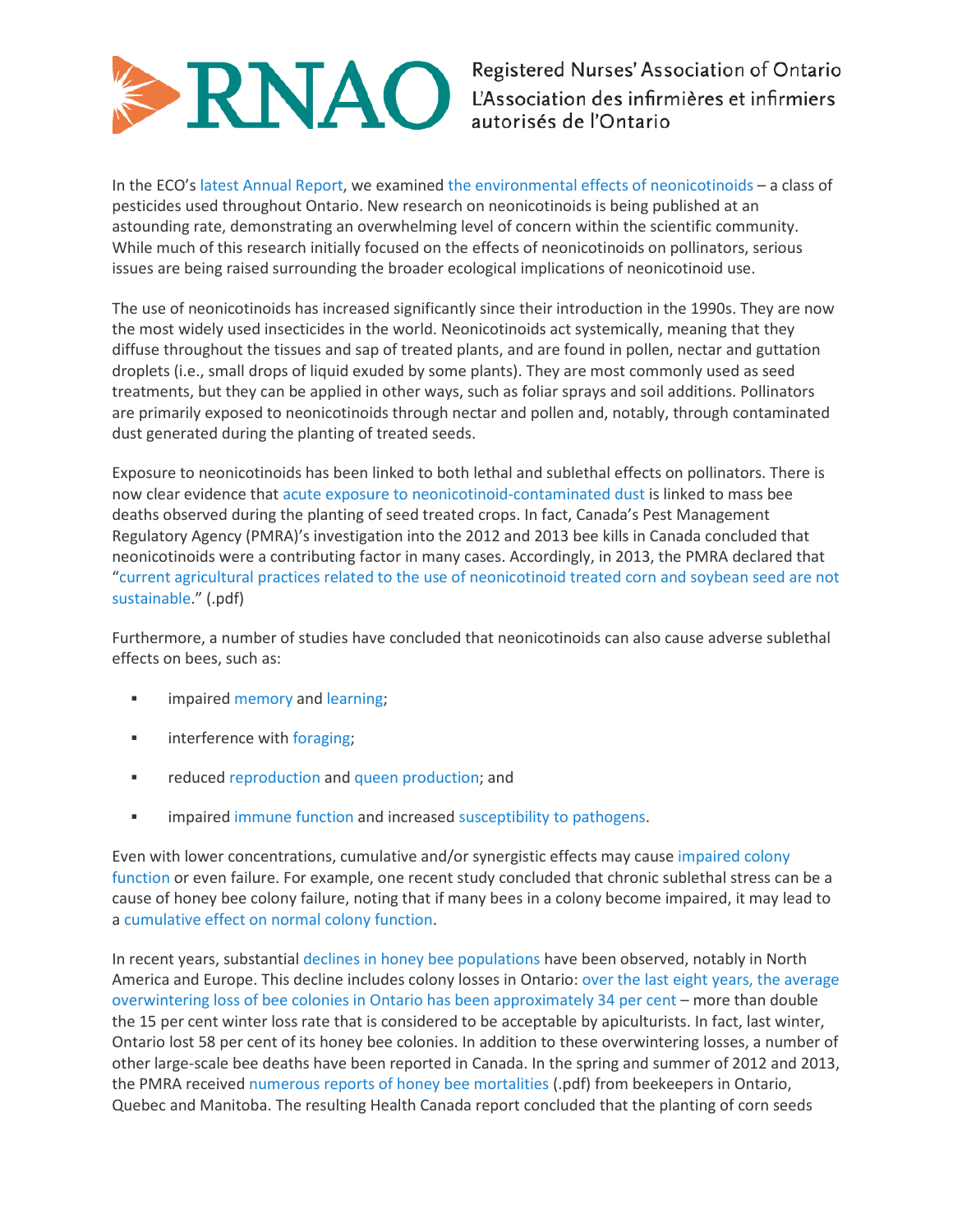

treated with neonicotinoids contributed to the majority of the bee mortalities that occurred in the corn growing regions of Ontario and Quebec.

Signs are emerging that many wild pollinators[, particularly bumble bees,](http://www.pnas.org/content/108/2/662) are in decline as well. For example, the Committee on the Status of Pollinators in North America has stated that [long-term](http://www.nap.edu/catalog.php?record_id=11761)  [population trends are demonstrably downward for several wild bee species, as well as for some](http://www.nap.edu/catalog.php?record_id=11761)  [butterflies, bats and hummingbirds.](http://www.nap.edu/catalog.php?record_id=11761)

Although the impact of neonicotinoids on bees has received a great deal of attention, honey bee declines may be a visible warning sign of a larger ecological problem. Troubling questions are being raised about the broader environmental effects. [Only a small portion of the active substance is taken up](http://www.bulletinofinsectology.org/pdfarticles/vol56-2003-035-040sur.pdf) (.pdf) by plants in seed-treated crops, while the rest enters the environment. This is of great concern because neonicotinoids are not only [persistent in soil and water, but are also water soluble and highly](http://onlinelibrary.wiley.com/doi/10.1111/1365-2664.12111/abstract)  [mobile within ecosystems.](http://onlinelibrary.wiley.com/doi/10.1111/1365-2664.12111/abstract)

As a result, neonicotinoids can accumulate in soil, potentially havin[g adverse effects on soil ecosystems](http://www.plantprotection.pl/PDF/53(4)/JPPR_53(4)_11_El-Naggar.pdf) (.pdf) and creating a likelihood o[f uptake by subsequently planted crops and wild plants.](http://www.plosone.org/article/info%3Adoi%2F10.1371%2Fjournal.pone.0029268) They also have the potential t[o migrate into ground and surface water.](http://onlinelibrary.wiley.com/doi/10.1111/1365-2664.12111/abstract) Runoff and spray drift can impact aquatic invertebrates in streams and ponds. For example, in one [study conducted in California,](http://link.springer.com/article/10.1007%2Fs00128-011-0515-5) imidacloprid was detected in 89 per cent of surface water samples – with 19 per cent of samples exceeding toxicity guidelines. Another recent [study in the Netherlands](http://www.plosone.org/article/info%3Adoi%2F10.1371%2Fjournal.pone.0062374) demonstrated that aquatic macro-invertebrates are less abundant in surface water with higher imidacloprid concentrations, suggesting potential consequences for the food chain and ecosystem functions.

Neonicotinoids may also be posing serious [risks to birds and mammals.](http://onlinelibrary.wiley.com/doi/10.1111/1365-2664.12111/abstract) For example, [a July 2014 study](http://www.nature.com/nature/journal/v511/n7509/full/nature13531.html) found that declines in insectivorous birds are associated with high neonicotinoid concentrations. The researchers state that their "results suggest that the impact of neonicotinoids on the natural environment is even more substantial than has recently been reported and is reminiscent of the effects of persistent insecticides in the past." Questions are also being raised regarding the [potential human](http://www.efsa.europa.eu/en/press/news/131217.htm)  [health effects of neonicotinoids.](http://www.efsa.europa.eu/en/press/news/131217.htm)

In June 2014, the Task Force on Systemic Pesticides released the most comprehensive review of the effects of neonicotinoids to date. Th[e Worldwide Integrated Assessment of the Impact of Systemic](http://www.tfsp.info/worldwide-integrated-assessment/)  [Pesticides on Biodiversity and Ecosystems](http://www.tfsp.info/worldwide-integrated-assessment/) examined over 800 scientific studies spanning the last five years, including studies sponsored by industry. Among the study's main conclusions is that "The combination of prophylactic use, persistence, mobility, systemic properties and chronic toxicity is predicted to result in substantial impacts on biodiversity and ecosystem functioning."

As a result of this rapidly evolving body of research, the ECO recommended that [the Ministry of](http://ecoissues.ca/index.php/Bees_and_Neonicotinoids#ECO_COMMENT)  [Agriculture and Food and the Ministry of the Environment undertake monitoring to determine the](http://ecoissues.ca/index.php/Bees_and_Neonicotinoids#ECO_COMMENT)  prevalence and effects of [neonicotinoids in soil, waterways and wild plants.](http://ecoissues.ca/index.php/Bees_and_Neonicotinoids#ECO_COMMENT) The Ontario government needs to develop an effective action plan on neonicotinoids. We cannot ignore the problem and accept the risk of an ecological catastrophe.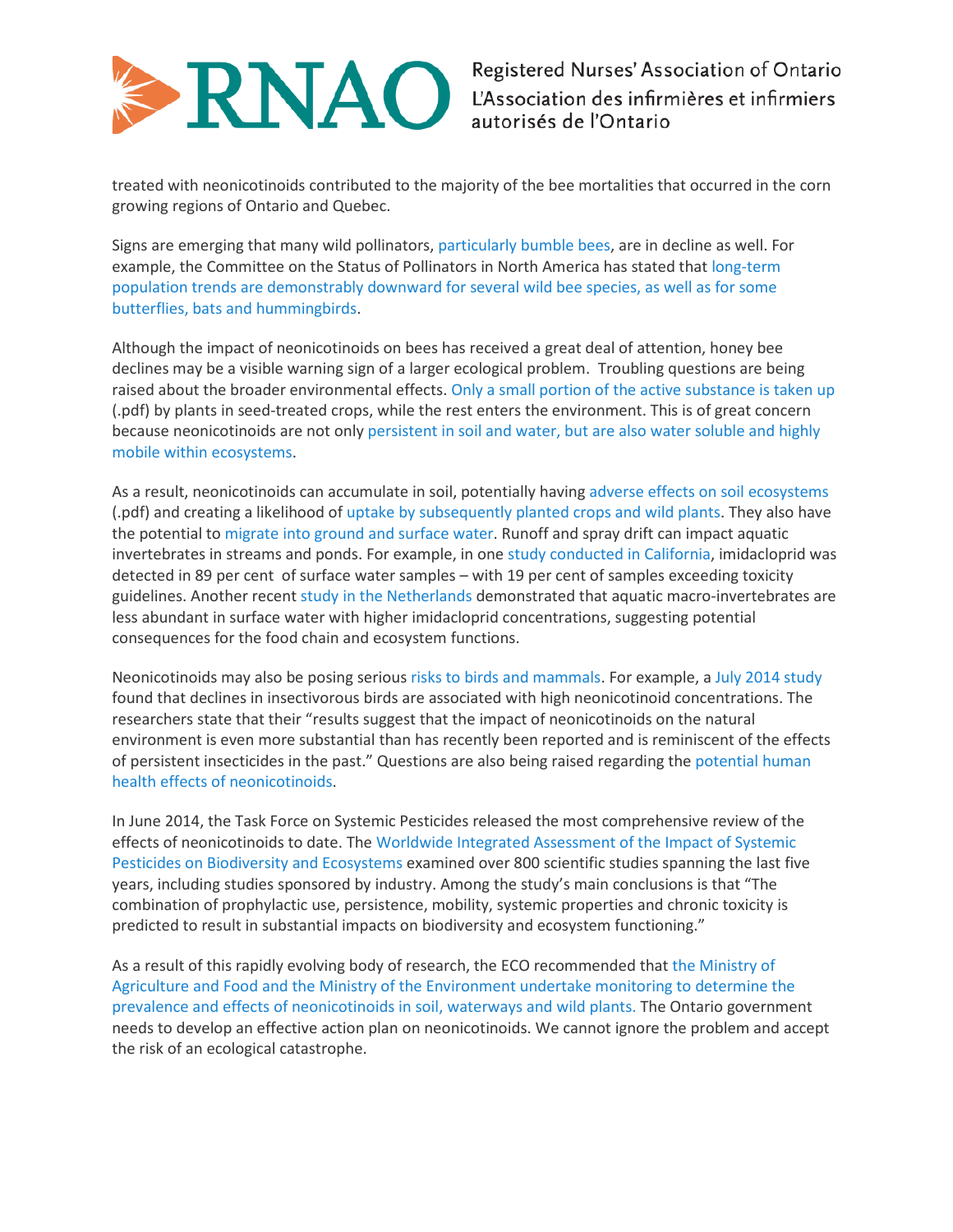

### **Findings of the Task Force on Systemic Pesticides**

"The side effects of the current global use of pesticides on wildlife, particularly at higher levels of biological organization: populations, communities and ecosystems, are poorly understood (Köhler and Triebskorn, 2013). Here, we focus on one of the problematic groups of agrochemicals, the systemic insecticides fipronil and those of the neonicotinoid family. The increasing global reliance on the partly prophylactic use of these persistent and potent neurotoxic systemic insecticides has raised concerns about their impacts on biodiversity, ecosystem functioning and ecosystem services provided by a wide range of affected species and environments. The present scale of use, combined with the properties of these compounds, has resulted in widespread contamination of agricultural soils, freshwater resources, wetlands, non-target vegetation and estuarine and coastal marine systems, which means that many organisms inhabiting these habitats are being repeatedly and chronically exposed to effective concentrations of these insecticides"<sup>[14](#page-7-13)</sup>

"Neonicotinoids and fipronil are among the most widely used pesticides in the world. Their popularity is largely due to their high toxicity to invertebrates, the ease and flexibility with which they can be applied, their long persistence, and their systemic nature, which ensures that they spread to all parts of the target crop. However, these properties also increase the probability of environmental contamination and exposure of nontarget organisms. Environmental contamination occurs via a number of routes including dust generated during drilling of dressed seeds, contamination and accumulation in arable soils and soil water, runoff into waterways, and uptake of pesticides by nontarget plants via their roots or dust deposition on leaves. Persistence in soils, waterways, and nontarget plants is variable but can be prolonged; for example, the half-lives of neonicotinoids in soils can exceed 1,000 days, so they can accumulate when used repeatedly. Similarly, they can persist in woody plants for periods exceeding one year. Breakdown results in toxic metabolites, though concentrations of these in the environment are rarely measured. Overall, there is strong evidence that soils, waterways, and plants in agricultural environments and neighboring areas are contaminated with variable levels of neonicotinoids or fipronil mixtures and their metabolites (soil, parts per billion (ppb)-parts per million (ppm) range; water, parts per trillion (ppt)-ppb range; and plants, ppb-ppm range). This provides multiple routes for chronic (and acute in some cases) exposure of non-target animals. For example, pollinators are exposed through direct contact with dust during drilling; consumption of pollen, nectar, or guttation drops from seedtreated crops, water, and consumption of contaminated pollen and nectar from wild flowers and trees growing near-treated crops. Studies of food stores in honeybee colonies from across the globe demonstrate that colonies are routinely and chronically exposed to neonicotinoids, fipronil, and their metabolites (generally in the 1–100 ppb range), mixed with other pesticides some of which are known to act synergistically with neonicotinoids. Other nontarget organisms, particularly those inhabiting soils, aquatic habitats, or herbivorous insects feeding on noncrop plants in farmland, will also inevitably receive exposure, although data are generally lacking for these groups. We summarize the current state of knowledge regarding the environmental fate of these compounds by outlining what is known about the chemical properties of these compounds, and placing these properties in the context of modern agricultural practices."<sup>[15](#page-7-14)</sup>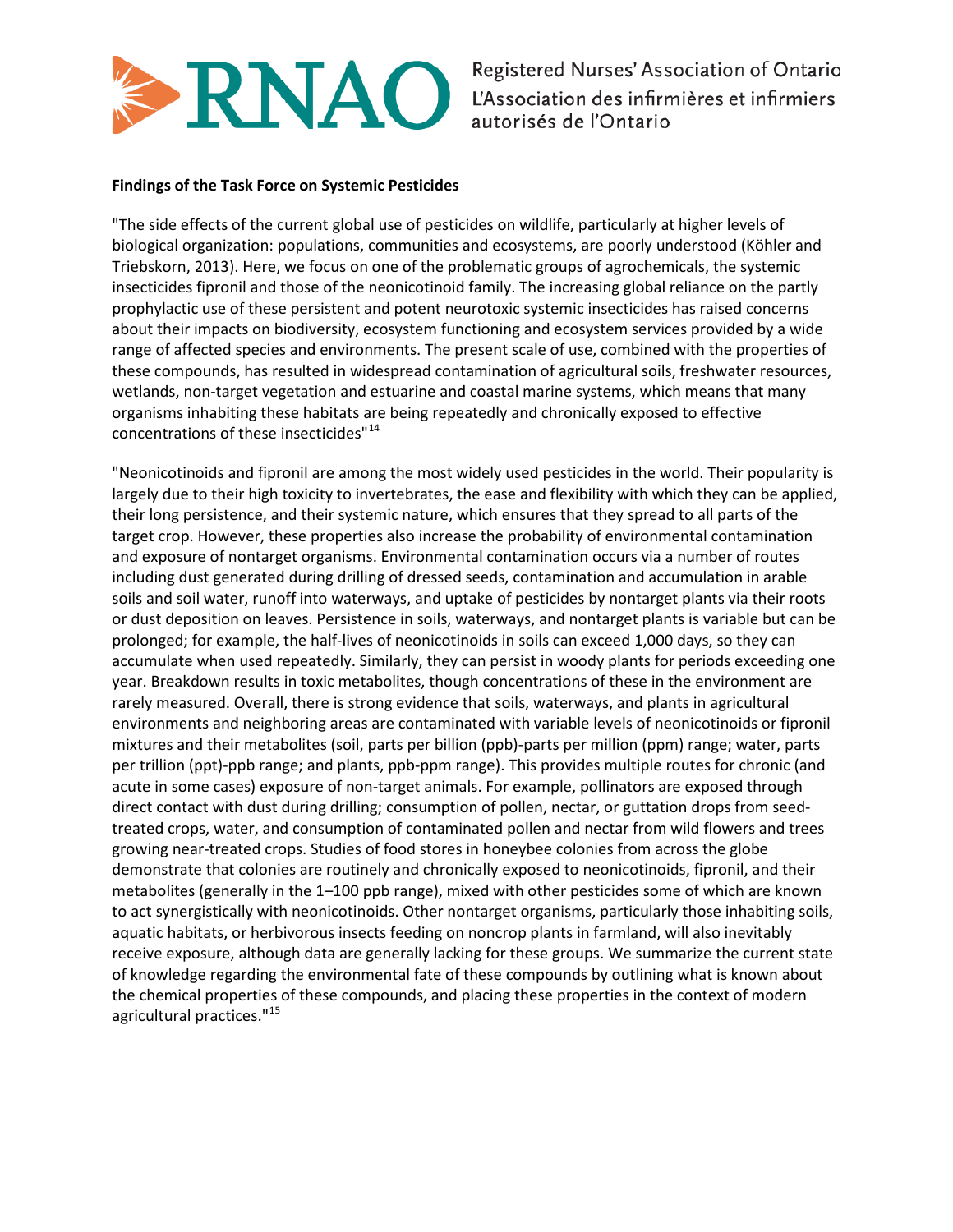

## **No Silent Spring Again (The Appeal of Notre Dame deLondres, signed in 2009 by entomologists and ornithologists, cited by the Task Force on Systemic Pesticides)**

"The disappearance of honey bees is only the most visible part of a phenomenon now generalized in all of Western Europe. The brutal and recent collapse of insect populations is the prelude of a massive loss in biodiversity with foreseeable dramatic consequences for natural ecosytems, the human environment and public health.

The systematic use of persistent neurotoxic insecticides in intensive agriculture and horticulture (neonicotinoids such as imidacloprid and thiamethoxam, and fipronil as a phenylpyrazole), which now form an invisible, widespread, toxic haze on land, in water and in the air, is regarded as a principal cause of this collapse observed by entomologists beginning in the middle of the 1990s and followed by the decline of insectivorous and other bird species by the ornithologists.

"For this reason, the undersigned raise an alarm and demand a much stricter adherence to the Precautionary Principle as enshrined in the E.U. Commission's Directive 91/414, and defined by UNESCO in 2005 as "When human activities may lead to morally unacceptable harm that is scientifically plausible but uncertain, actions shall be taken to avoid or diminish that harm."<sup>[16](#page-7-15)</sup>